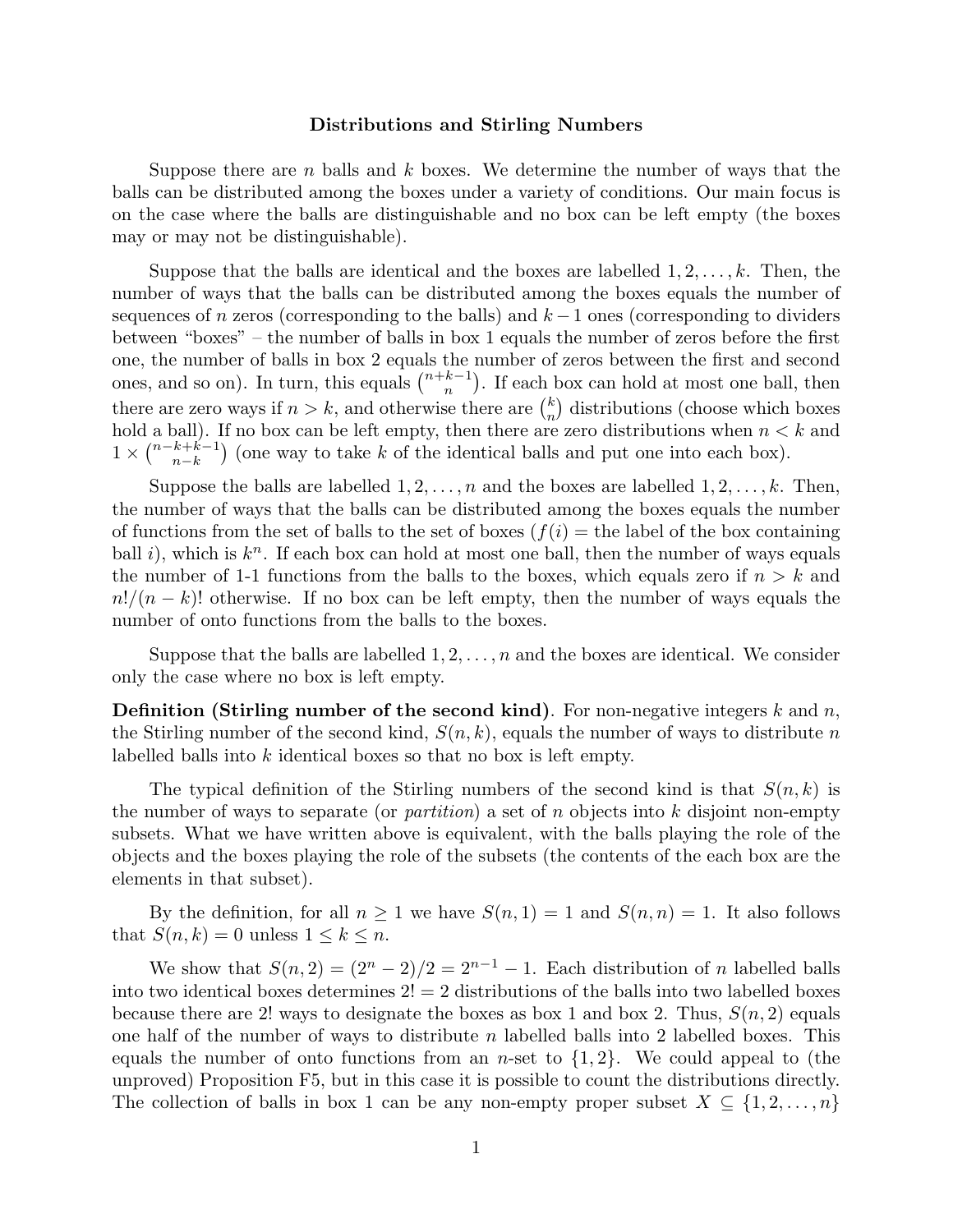$(2<sup>n</sup> - 2$  choices) and then the collection of balls in box 2 is  $\{1, 2, ..., n\} - X$  (1 choice). Hence, the number of distributions of balls into labelled boxes is  $2<sup>n</sup> - 2$ . Therefore,  $S(n, 2) =$  $(2^{n} - 2)/2 = 2^{n-1} - 1.$ 

Stirling numbers and onto functions. Each distribution of n labelled balls into k identical boxes determines k! distributions of n labelled balls into k labelled boxes: one for each way of labelling the boxes with  $1, 2, \ldots, k$ . We know from above that the number of distributions of n labelled balls into  $k$  labelled boxes equals the number of onto functions from the set of balls to the set of boxes. Let's call this quantity  $O(n, k)$ . Thus,

 $k!S(n,k) = O(n,k)$  or, equivalently,  $S(n,k) = \frac{1}{k!}O(n,k)$ . Using Proposition F5 (which is not yet proved) this leads to the formula  $S(n,k) = \frac{1}{k!} \sum_{i=0}^{k} (-1)^i {k \choose i}$  $\binom{k}{i}(k-i)^n$ .

Example (counting using Stirling numbers). The number of ways in which a professor can distribute 6 different tasks among his 4 research assistants such that each assistant is assigned at least 1 task equals the number of onto functions from the tasks to the research assistants, which is  $4! S(6,4)$ .

## Example (counting using Stirling numbers). Let  $A = \{a_1, a_2, \ldots, a_6\}$  and

 $B = \{b_1, b_2, b_3, b_4\}.$  We use Stirling numbers of the second kind to count the number of onto functions  $f : A \to B$  such that  $f(a_6) = b_4$ . There are two possibilities, either  $f^{-1}(\{b_4\}) = \{a_6\}$  or  $f^{-1}(\{b_4\}) \supset \{a_6\}$ . In the first case,  $f|_{A-\{a_6\}}$  is an onto function from  $A - \{a_6\}$  to  $B - \{b_4\}$ , and there are 3! $S(5,3)$  possibilities for f. In the second case,  $f|_{A-\{a_6\}}$  is an onto function from  $A - \{a_6\}$  to B, and there are 4! $S(6,4)$  possibilities for f. Thus, by the rule of sum, the number of possibilities for f is  $3!S(5,3) + 4!S(6,4)$ .

**Theorem SN1.** Let n and k be integers with  $n \geq k \geq 1$ . Then,  $S(n, k) = S(n - 1, k - 1) + kS(n - 1, k).$ 

## Proof.

The LHS counts the number of ways to distribute n labelled balls into  $k$  identical boxes so that no box is left empty.

The RHS also counts these distributions. For any distribution of  $n$  labelled balls into k identical boxes with no box left empty, either ball  $n$  is the only ball in its box, or it isn't. In the first case, the remaining  $n-1$  balls are distributed among the remaining  $k-1$ boxes, with no box left empty. There are  $S(n-1, k-1)$  ways that this can happen. In the second case, the remaining  $n-1$  balls are distributed into k boxes with no box left empty  $(S(n-1,k))$  possibilities), and then ball n can be in any one of these k boxes (k possibilities). Thus, by the rule of product there are  $kS(n, k)$  distributions in which ball  $n$  is not the only ball in its box. Finally, by the rule of sum, the number of distributions is  $S(n-1, k-1) + kS(n-1, k)$ .

Since the LHS and RHS count the same thing (in different ways), they are equal. This completes the proof.  $\blacksquare$ 

Proposition SN1, together with the facts that  $S(n, 1) = 1$  and  $S(n, n) = 1$  allows us to compute "Stirling's Triangle" below. The number in row n and column k is  $S(n, k)$ . The interior entries of each subsequent row are derived from the row above: for  $1 < k < n$ the entry in row n and column  $k$  equals k times the number immediately above it, plus the number one row up and one column over. For example,  $S(5,3) = 25 = 3 \cdot 6 + 7$ .